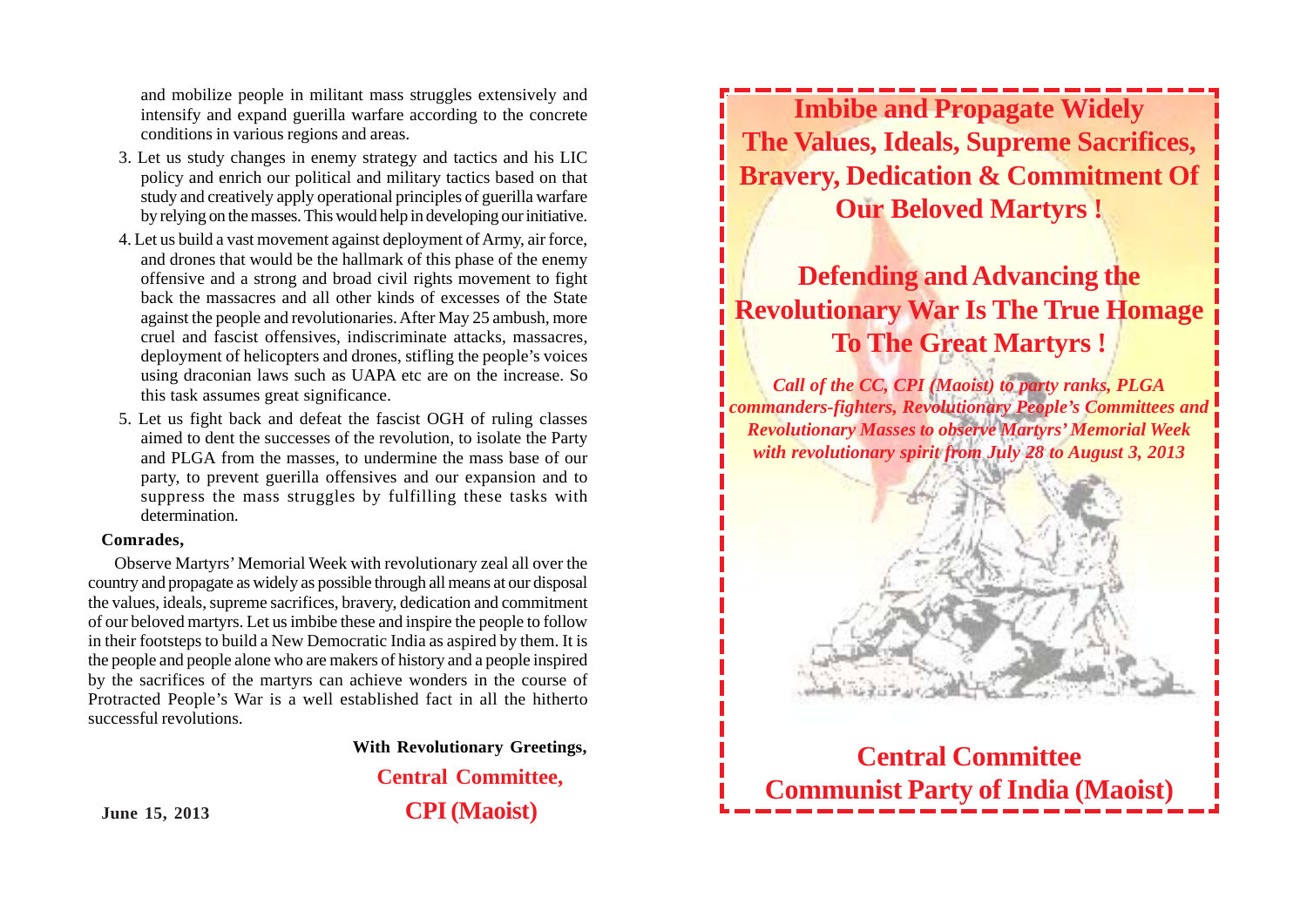we are facing amid unprecedented enemy offensive. The Values, Ideals, Supreme Sacrifices, Bravery, Dedication and Commitment of our beloved martyrs are behind all the positive results we obtained in the course.

#### **Comrades,**

With principal contradiction in the world between imperialism and the oppressed nations and peoples and the other two fundamental contradictions sharpening with each passing day, the objective condition in our country and the world are increasingly turning favorable to the revolution. All kinds of social contradictions are sharpening and people are increasingly accepting, propagating and joining the revolutionary path world over to solve them. It is the need of the hour that we grasp the excellent objective situation and mobilizing people actively and extensively in PW and advance the revolution by intensifying and expanding guerilla warfare. We must put efforts to completely utilize the favorable objective and subjective conditions conducive to the development of People's War in the vast stretch of area covering lakhs of square kilometers, with crores of population, where our organization has been continuing from a long time and where people gained vast self-experience in class struggle and where at least in some areas they had tasted their own political power starting from Andhra Pradesh borders to Lalgarh and South of the Ganga River to defend our movement and develop it. Thus we can overcome the unfavorable conditions that we faced subjectively in the recent period and advance in the direction of fulfilling the tasks given by our Unity Congress-9th Congress. Let us take up the following immediate tasks for the same.

- 1. Let us strengthen and bolshevize the party. Let us strengthen PLGA and the mass base and expand it. Instead of firmly adhering to our general political line and to firmly implement it creatively in the conditions where the enemy onslaught is seriously increasing and we are suffering losses some individuals brought forth right opportunist arguments and left the party. Let us be cautious towards such right opportunistic trends that that may also arise in future and fight them back. Let us get rid of sectarian and bureaucratic trends in internal party relations that are harming party unity and in party to people relations that are isolating us from the masses and helping the enemy.
- 2. Let us grasp the revolutionary crises in the world and in our country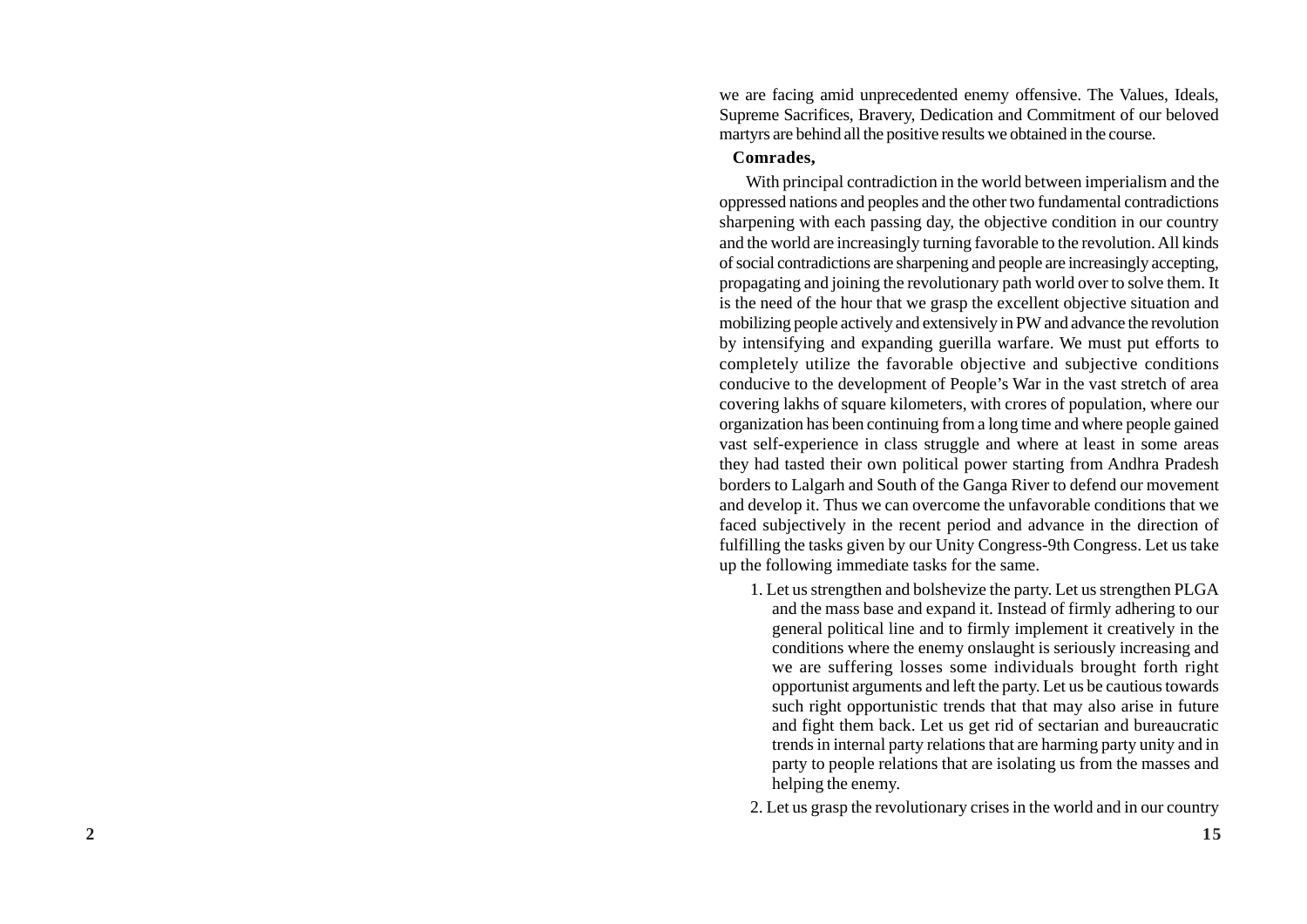leading to severe discontent and disillusionment among the people towards parliamentary democracy. Internationally too the imperialists desperate to come out of the unprecedented financial crises since the 30s are increasing attacks on countries like Syria and threatening North Korea apart from continuing their murder and mayhem in Iraq, Afghanistan, Pakistan etc. Country-wide, multi-pronged, most reactionary operations like Oplan Bayanihan and Operation Green Hunt respectively in Philippines and India to cruelly suppress the revolutionary movements are continuing in full gear by the ruling classes in complete connivance with the imperialists, particularly the US imperialists. The overall onslaught on workers, employees, students, youth, and intelligentsia along with democratic and revolutionary forces in oppressed countries with draconian laws is on.

In the past one year though we have suffered some serious losses in terms of leadership and subjective forces in this offensive, on the whole we succeeded in resisting it in our strong areas the revolutionary movement and sustaining the movement when the enemy is hell bent on destroying it is a success in its own. Various tactical counter-offensives are continuing while inflicting casualties to the enemy and arms and ammunition is being seized though not at previous levels. In a huge ambush conducted by our brave PLGA guerillas in Latehar district near Amvadiha village on January 7 2013, 17 CRPF jawans were wiped out and all their weapons were seized. The May 25 ambush in which Salwa Judum mentor and slaughterer Mahendra Karma and some other people's enemies were wiped out enthused the revolutionary people all over the country and particularly in DK. The ever increasing corruption, scandals and the entire bankruptcy of the parliamentary system is making the people increasingly attracted towards the revolutionary alternative placed by our party before them. People are mobilizing under our party's leadership on several issues, particularly against displacement. Our efforts to expand to new areas and internally within the existing zones are on.

The international campaign against OGH and solidarity for the People's War in India is being consolidated further giving the necessary moral support to the fighting people in our country. The lofty sacrifices of our martyrs and the fact that we are resisting enemy forces and mobilizing masses in the PW and achieving various successes in spite of facing several odds and are a crucial factor in achieving this kind of support for our NDR in India and all over the world. Our party is striving hard to come out of the difficult situations

# **Imbibe and Propagate Widely The Values, Ideals, Supreme Sacrifices, Bravery, Dedication & Commitment Of Our Beloved Martyrs !**

# **Defending and Advancing the Revolutionary War Is The True Homage To The Great Martyrs !**

*Call of the CC, CPI (Maoist) to party ranks, PLGA commandersfighters, Revolutionary People's Committees and Revolutionary Masses to observe Martyrs' Memorial Week with revolutionary spirit from July 28 to August 3, 2013*

### *Dear comrades,*

Sacrifices are not only inevitable but also revolution demands sacrifices in the transformation of the society. Every such transformation is essentially accompanied by and accomplished through innumerable sacrifices made by the masses who are the real makers of history. All the successes achieved and victories won in the entire history of class struggles of humankind is full of glorious sagas of amazing, moving, heart-rending and extraordinary sacrifices including the supreme sacrifice of laying down one's life for a cause which they valued than their own lives i.e., liberation of humankind. Liberation from every kind of exploitation, oppression, suppression and discrimination.

Innumerable and glorious were the sacrifices made in the course of the New Democratic Revolution in India (NDR) too for the past 46 years since Naxalbari armed peasant uprising in the path of Protracted People's War blazed by the founders of our party, great leaders and martyrs Comrade Charu Mazumdar and Comrade Kanhai Chatterji, for the establishment of new democratic society, then socialism and ultimately communism. In the past one year since we celebrated the previous Martyrs' Memorial Week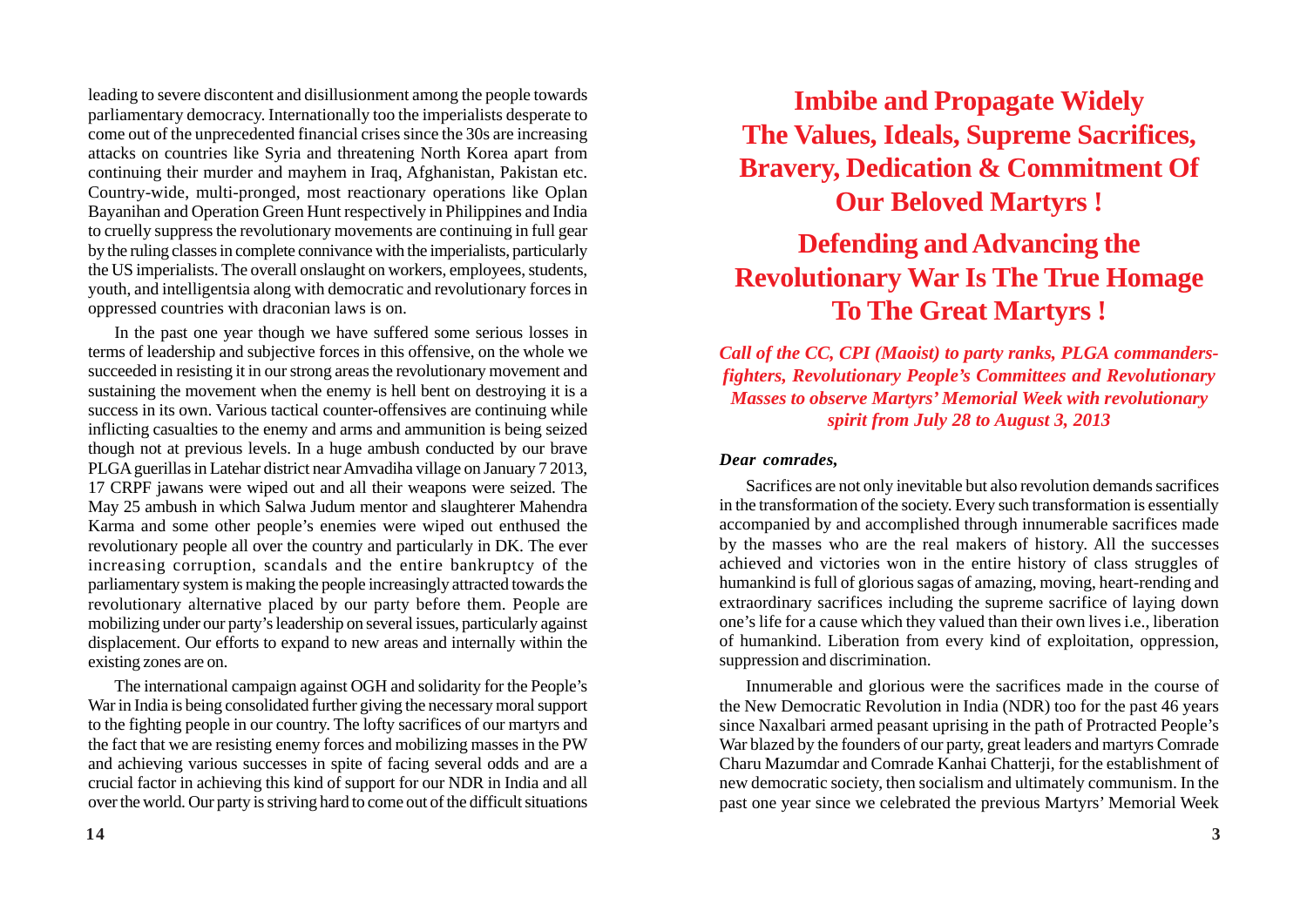more than a hundred worthy daughters and sons of our country have laid down their most invaluable lives in our country fighting back the fascist country-wide multi-pronged onslaught of the Indian ruling classes with the full support and guidance of the imperialists, particularly the US imperialists.

In this same period, while advancing the People's War in the course of New Democratic Revolution several comrades of CPP, NPA, NDF and revolutionary masses were martyred fighting back Oplan Bayanihan, the fascist war on the people by the state in Philippines. In the course of New Democratic Revolution in Turkey, Bangladesh and Peru; working class struggles in imperialist countries; in national liberation struggles and in struggle against imperialist aggression and occupation and in struggles against all kinds of reactionaries hundreds of Maoists, workers, peasants, students, youth, intellectuals, democrats, employees, women and people laid down their lives all over the world.

Let us bow our heads and pay humble homage to all these martyrs of Indian Revolution and World Socialist Revolution on the occasion of our Martyrs Memorial Week. Let us pledge with clenched fists that we would wage our struggle with their inspiration till their aspirations and their dreams are fulfilled. Communists may sacrifice their lives in one country as part of the revolution in their country. But their sacrifice is not confined to one country. Similarly the innumerable sacrifices made by our beloved martyrs are an integral part of the enormous sacrifices by communists all over the world made as part of the World Socialist Revolution. They not only contribute to the liberation of the people in their respective countries but also to the liberation of the toiling masses all over the world.

The CC, CPI (Maoist) calls upon the entire party ranks, PLGA commanders-fighters, Revolutionary People's Committees (RPC), Revolutionary Mass organizations and Revolutionary Masses to observe Martyrs Memorial Week from July 28 to August 3, 2013 with revolutionary zeal commemorating and holding high the glorious and supreme sacrifices made by our beloved martyrs and the great cause of revolution in India that they had laid down their invaluable lives for.

 Our party Central Committee pays humble red homage to all our beloved martyrs and gives the call to rededicate ourselves to the fulfillment of their lofty and selfless aims on this solemn but ever-inspirational occasion. The sacrifices of our beloved martyrs are the ultimate examples of selflessness

to increase it further particularly after the May 25 incident. Several repressive measures were announced after May 25 which are nothing but a continuation of the plans already underway. 2,199 communication towers were planned to be built, more IAF helicopters and a new helicopter unit to be stationed in Nagpur were allotted in the name of logistical support but actually aimed to utilize them in attacks on the guerillas. They are already being used extensively during attacks on villages apart from logistical support during armed confrontations. Drones are planned to be more extensively used than at present for intelligence gathering and also for bombing in future. Deployment of paramilitary battalions for forceful mining and infrastructure development on a huge scale has increased manifold. Immediately after May 25 two battalions of paramilitary were rushed to Bastar. It was announced that soon 27 battalions of paramilitary would be deployed in Maoist areas.

All preparations that were already on the anvil for higher level attacks were intensified on war-footing after May 25. Unprecedented levels of psychological warfare using the corporate media and otherwise are being carried on spitting venom on Maoists and the revolutionary movement. This is done in coordination with the sham reforms with not a single day passing without some civic action program by the armed forces in the movement areas. 'Saranda Model' was extended to some more guerilla areas in DK, BJ and Odisha. A thousand more crores were allotted and the time period also extended for the Integrated Action Plan already under way in Maoist areas and the Roshni scheme that is supposed to give training for 50,000 youth for jobs with false promises of employment has been extended from two districts (Sukma, West Singhbhum) to 24 more districts. The enemy's main concentration is on our guerilla bases and guerilla areas starting from Andhra Pradesh borders to Lalgarh and the area South of Ganga River in Bihar and UP and he is surrounding them with carpet security with the strategic aim of isolating the areas from each other and crushing them. This strategic plan was formulated and is being implemented under the direct supervision of the Indian Army.

The conditions of the Indian economy is the exact opposite to what the Indian ruling classes announce and it is getting increasingly bogged down further in crisis. The pressure on them to implement the MoUs signed by corporate houses both foreign and Indian is go high that they are resorting to more and more brutality on the people resisting the 'development' model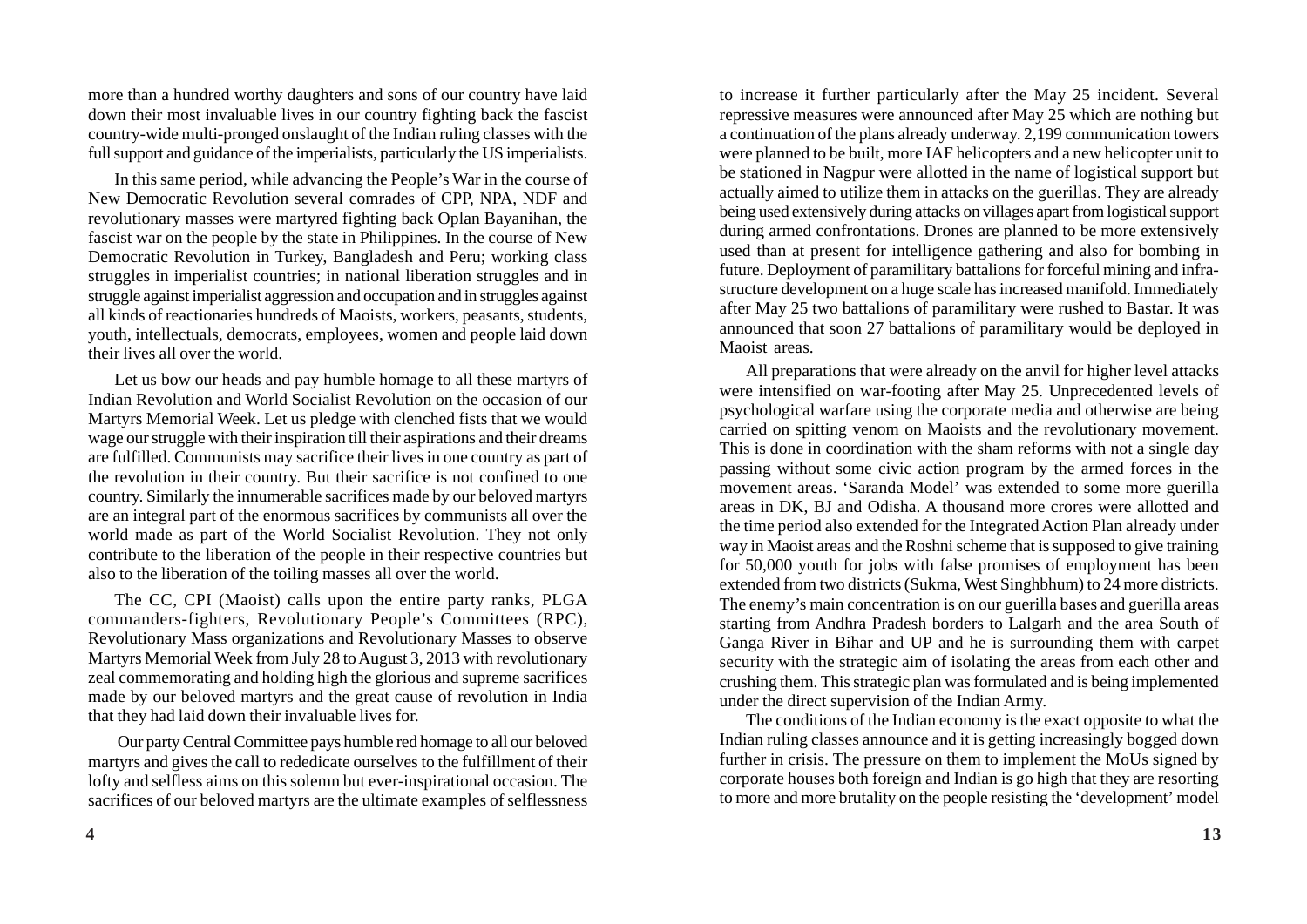indiscriminate firings and fake encounters after abducting in various areas of DK in this period. Several people were injured in indiscriminate firings by the enemy forces and some were maimed for life. In September 2012 Chainu a village youth was murdered after being caught in Nirmetta village in Kanker district. In February 2013 Comrade Salim, who had worked in various spheres, gained experience and also worked in Company-2 was caught and shot dead in front of the people in Avunar (West Bastar). Budhram Nendi, an activist of Jan Militia of Madohnar village and Jai Singh, Phul Singh (brothers) of Ongnar village in East Bastar were caught and brutally murdered by the police on May 1 2013. Young peasant Pandiram was killed in front of the villagers by the police.

Village woman Vanjem Devi was killed when the AP Greyhounds surrounded Kanchal village surrounded the village on 8-3-2013 and fired indiscriminately. Another villager was seriously injured.

In BJ-NCG – Comrades Jitender of Madhya Zone, ex-activist Paras were murdered in fake encounters while Comrade Madan was killed in police lock-up.

In Bhaliaguda village of Gajapati district in Odisha five villagers Aiba Padra (35), Shyamson Majhi (50), Ghasiram Bagsingh (33), Saramuli panchayat, Laxmi Kanta Nayak and Sanathan Mallick (27) were murdered in cold blood by the police.

The macabre destruction of villages, rapes/gang rapes, arrests, putting in jails with false cases, beatings etc continue undiminished on daily basis as part of counter-insurgency operations along with psychological warfare and also sham reforms as part of it. Trying to murder the Party and PLGA comrades, activists of RPCs, revolutionary mass organizations and people with poisoning, covert operations and using class enemies and their agents, police/paramilitary informers, corporate agents, degenerated elements that left the movement, vigilante gangs and coverts.

### **Comrades,**

The War on People is intensifying and becoming crueler by the day. More than 4,000 Maoist political prisoners are languishing in jails facing tortures, harsh sentences including death sentences and life imprisonments, denial of bails, inhumane living conditions. But all of them are fighting against all this with revolutionary spirit and strengthening this battlefront. The covert role of the Army increased further and the ruling classes want in an era of revolutions where the masses realize the importance of their inevitability and come forward in countless numbers to make sacrifices in the course of the revolutionary war. Let us turn the memories of such great martyrs, their ideals and values as a weapon in our war against the enemies of the people and utilize this occasion to use it most effectively. No bastions of the class enemies can withstand the offensive launched with such a weapon. A living revolutionary is a great threat to the class enemies but a martyred revolutionary is their invincible adversary. None of their modern weapons can match the weapon of selfless sacrifice of a martyr.

Several of our brave party and PLGA comrades fell while fighting with the enemy forces ferociously. Some were killed in enemy attacks with huge posse of armed forces. Some of our veteran comrades were martyred due to ill health and some died very tragically in accidents like snake bites. Revolutionary activists in villages died in indiscriminate firings by the enemy forces and in police custody. Let us salute all these great martyrs as the common aim of all of them is to liberate the oppressed masses from all kinds of exploitation, oppression and suppression by making the NDR a success in India.

In the midnight of March 27-28 2013, goons of Triteeya Prastuti Committee (TPC), police and CRPF-CoBRA commandos carried out a brutal massacre in Lakarmandha village in Kunda police station area of Chatra district, Jharkhand. TPC, Jharkhand police and CoBRA forces in their hundreds encircled the place where PLGA soldiers were staying through a planned covert operation and launched brutal attack on them. Three comrades laid down their lives while retaliating and seven others were caught alive. In the morning the killing machines of TPC, police and CRPF selectively killed seven other comrades in cold blood. They were subjected to inhuman torture before being shot. Comrade Lalesh Yadav @ Prashant (RCM-Spokesperson of the RC), Comrade Dharmendra Yadav (Sub-Zonal Committee member), Comrade Praful (Sub-Zonal Committee member), Comrade Jaykumar Yadav (Platoon commander), Comrade Bhola @ Ajay Yadav, Comrade Albert @ Bijay, Comrade Pramod and others were among the killed. It's the oppressive governments that created and nurtured various armed vigilante gangs like TPC, JPC, JLT, PLFI, Gram Raksha Dal and Nagarik Suraksha Samiti and they are in fact created, armed and run by the State. This was a major blow to our movement in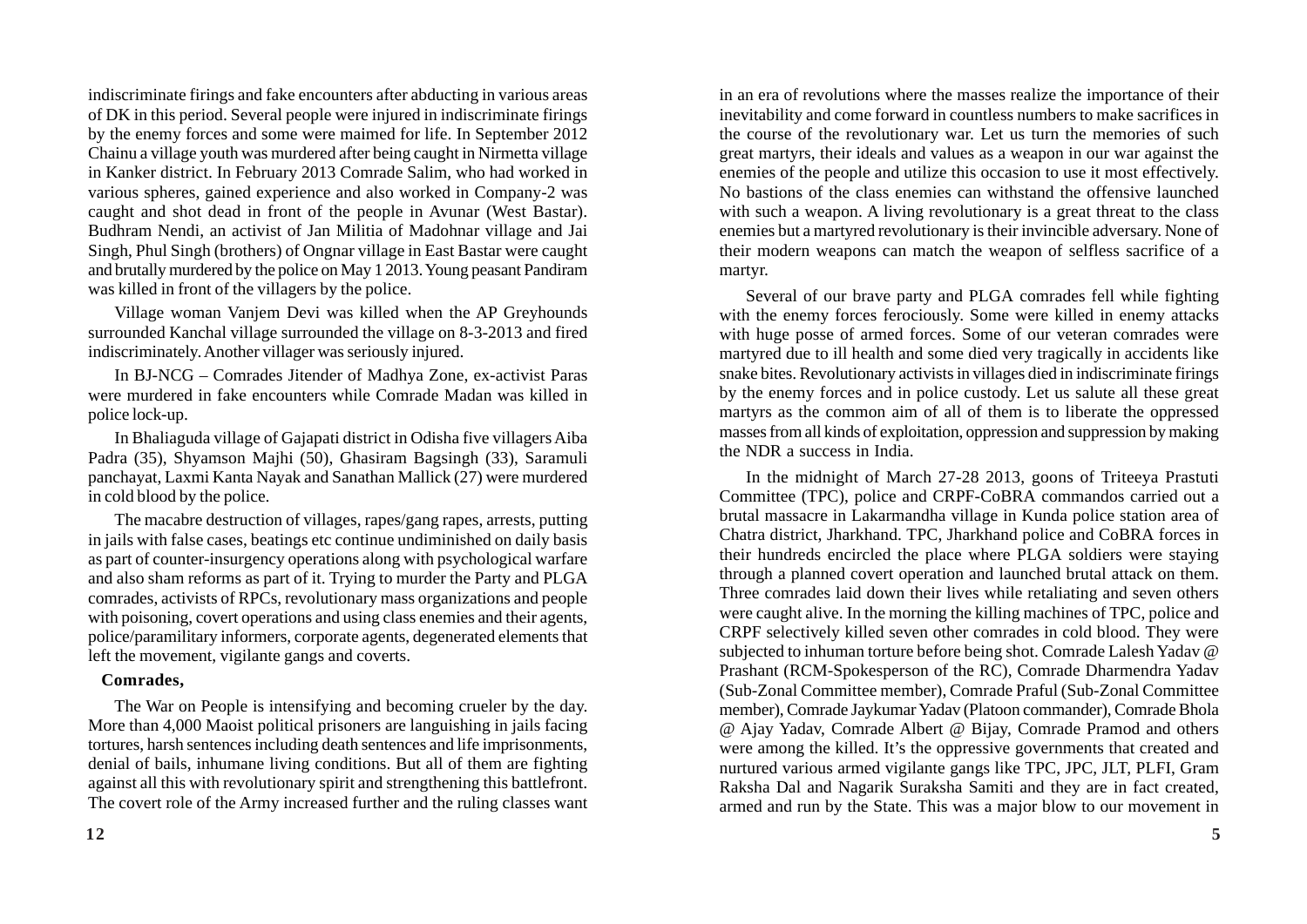Chatra district and to Jharkhand movement as a whole. But their unfulfilled tasks and dreams remain and it is our duty to fulfill them to the end. The people of Magadh have played a historic role in anti-feudal struggles, in building guerilla forces and building guerilla warfare as part of the rebuilding of the revolutionary movement in India after Naxalbari and they would definitely overcome this loss too by advancing forward with determination. In fierce encounters with the police, paramilitary and Special Forces in Bihar-Jharkhand-North Chhattisgarh Special Area – Comrades Subhash in Koel-Sankh Zone, five comrades in Katia forests of Latehar district, one comrade in Saraikela-Kharswan district, one comrade in Hurwa forests of Khunti district and some more comrades were martyred while fighting back the enemy forces ferociously. Comrade Chandan of Koyal-Sankh Zone was murdered by JMM faction while Comrade Saddev (ACM) was murdered by JPC in Madhya Zone both in Bihar

On April 16, 2013 the AP Grey Hounds, Chhattisgarh police and CRP-CoBRA forces jointly attacked the Puvvar village (Konta block, Sukma district, Chhattisgarh) on the borders of Andhra Pradesh based on information given by informers and callously murdered nine comrades including five women comrades belonging to North Telangana. North Telangana Special Zonal Committee (NTSZC) member Comrade Marri Ravi @ Sudhakar (38), Gugloth Lakshmi @ Pushpa (32) (KKW DVCM), Vetti Narsakka @ Sabita (33) (Eturunagaram ACS), Durgam Raju (26) (ACM), Reena (ACM), Vetti Ramakka @ Bade Urmila (ACM) (24), Maddi Seeta @ Navata (PM), Madkam Bhima @ Ajay (20) (PM) and Arli Venkati @ Gautam (35) (PM) laid down their lives in this bitter battle fighting ferociously with the enemy forces till their last breath.

Comrade Sudhakar joined the movement at a young age of 18 and worked in the CPI (ML) Pratighatana (CP Reddy) Group for a short period. Opposing their revisionist politics he left that party and joined our party. He began his revolutionary life as a PLGA squad member and developed to the level of SZC. He played a significant role in fighting against various right opportunist Marxist-Leninist groups in Godavari Valley and exposed and isolated them from the people. Comrade Pushpa was associated with the revolutionary movement since she was just a child of 10. She came from the Lambadi tribe, joined as a squad member and developed into a DVCM. She gave birth to a baby in 2007 but left the child with relatives and continued her work in the revolutionary movement. Comrades Sudhakar

The State and central governments had intensified its barbaric offensive on Malnad area (Western Gahats) of Karnataka to crush the revolutionary movement. Several encounters are taking place between our PLGA forces and enemy forces and in one such encounter with the Anti-Naxal Force (ANF), Comrade Yellappa @ Dinakar (ACM) was martyred on 2 September 2012 within Kadaba PS limits in South Canara district.

Combing operations, arrests and encounters continue unabated as part of OGH in West Bengal as the Mamata government and the Centre want to completely crush the Maoist movement there using the opportunity where the Lalgarh movement suffered a setback and Comrade Kishenji was martyred. Two senior squad members of Ajodhya area of Purulia district were martyred in an encounter with the armed forces in November 2012.

Some comrades were martyred in jails too. Comrade Kunjami Kosa (Naxalite prisoner) of Bade Vedma village (Kondagaon) was martyred on 6-5-2013 due to negligence by the jail authorities in providing him medical care.

Leadership wise we lost a veteran leader of the party (Venkata Subbaiah), two SZC level comrades (Comrades Mahita, Sudhakar), one RCM (Comrade Prashat), seven DVC/ZC level comrades, three Sub-Zonal Committee level comrades, two AC Secretaries and eleven AC members. Other martyrs are PMs and members in PLGA and villages, members of various local organizations and people. A total of 23 women comrades were martyred since last July 28.

It was not even one year since the Sarkinguda massacre and the central and state government forces resorted to another equally gruesome massacre in Edesmeta in Bijapur district of DK where eight Adivasis including four minors were murdered on May 17. This kind of targeting of villages for massacres is being done as part of a very conscious plan of the higher paramilitary, police and intelligence officials to terrorize the people, isolate them from the Party and damage the strong areas of the movement. Massacres have become an integral part of their new offensives that are being intensified with the aim of elimination of revolutionary movement which has become one of the main hurdles in implementing the MoUs made with the corporate houses and are gathering dust due to the resistance of the people.

More than a dozen villagers and activists were killed in police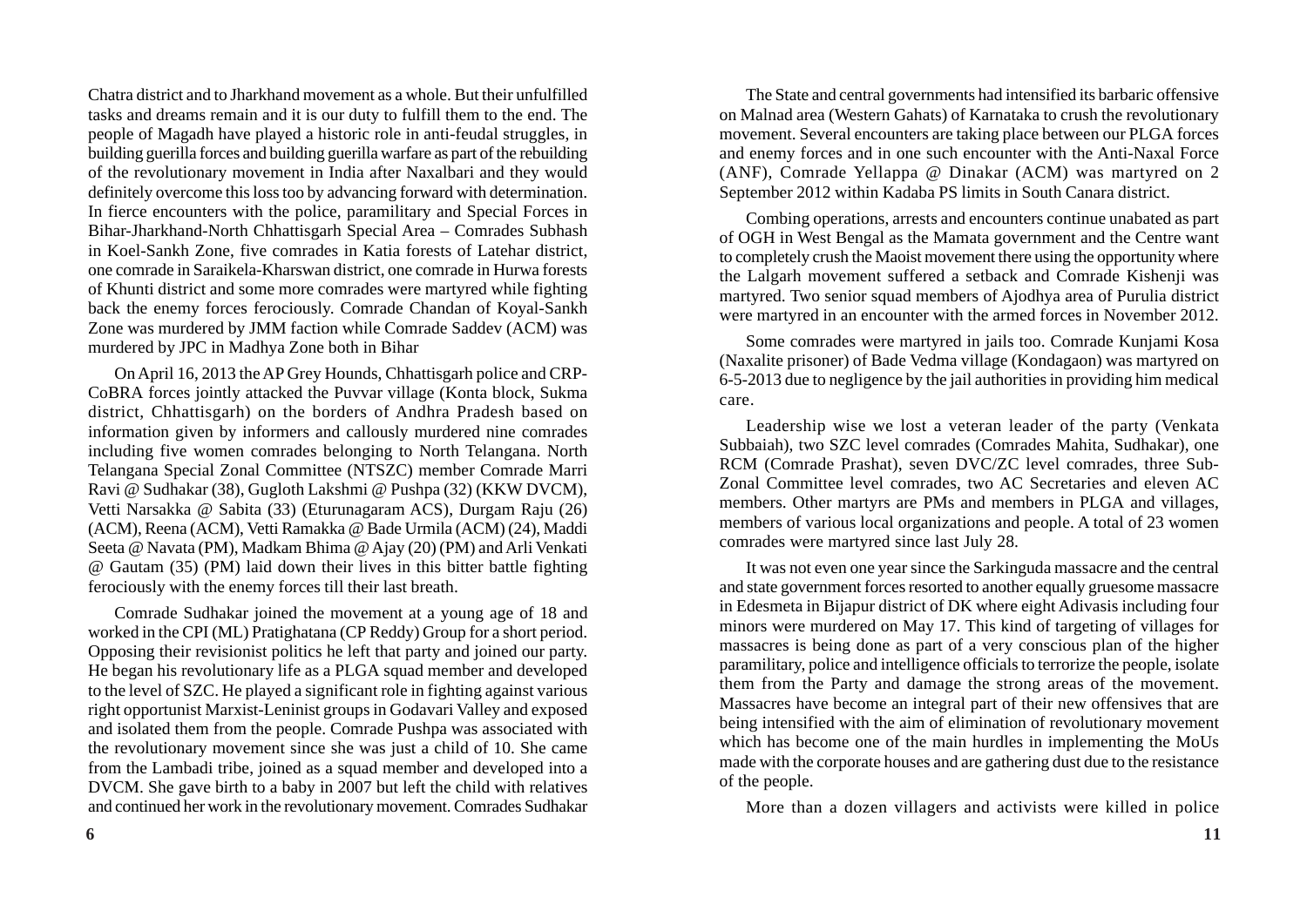mingling with the people becoming like a family member to each and every household in the villages she worked in. She never had any other interest other than that of the revolution and strove hard for it. In spite of losing her eyesight in her last days and severe illness she never complained or lost heart and went about her work. The ideals of comrade Samitha should be followed by all of us. Losing all these three veteran comrades to ill health is a serious loss to our party in the spheres they worked in.

Comrade Juvvaji Venkata Subbaiah (75) a veteran leader of our party in Andhra Pradesh who has been associated with the movement since glorious Srikakulam armed peasant movement days died of illness at an old age. He was arrested while going to work in Srikakulam in 1969 and stood firm with the Naxalbari politics and line in the jail too fighting back the right and left opportunist trends that arose after the martyrdom of Comrade Charu Mazumdar. He contributed in laying foundations to the movement in Guntur district and the Nallamala forest and worked at various levels inside the party from a squad member to the district committee member. Due to old age and ill health he was transferred by the party to work in peasant front and united front activities openly in which he continued till the end. He stood firm in all the twists and turns and ups and downs the party went through in his more than four decade long revolutionary life and served a source of inspiration to the people of AP and the comrades in mass organizations when the movement is suffering a setback in the recent period. It is our duty to propagate the ideals of such veteran undaunted communist leaders of our party for the younger generations to imbibe their ideals in their practice.

Comrade Karam Somli (Indira), DVCM of North Gadchiroli Division died of snake bite in May 2013. It is a severe loss to the Division movement when it is facing tough times in terms of severe repression to lose her as she was an experienced and established leader among the people. She was recruited from West Bastar but had come to Gadchiroli as the party had decided and won the confidence of the people and the cadres. Her life partner Comrade Kailas was martyred a few days back in Sindesur. Comrade Budhram of Koyal-Sankh Zone in Bihar also died of snake bite. Comrade Mainu of Barsur squad (East Bastar, DK) died due to drowning while crossing the Indravati River. These comrades lost their lives in accidents but their commitment and dedication remain an inspiration to us forever.

and Pushpa was a couple. The senior comrades among them gained rich experiences when the movement was in flow and valiantly fought back several enemy attacks in that period and stood firm in face of severe odds. Using these experiences they were engaged seriously in reviving the NT movement. All these nine comrades displayed highest revolutionary consciousness in working in very adverse conditions in NT at present. This encounter is certainly a major blow to our efforts to revive the NT movement. All these comrades come from the oppressed classes and oppressed social sections and were below 38 years of age. Though our beloved comrades and valiant warriors were martyred in Puvvar their rich experiences remain with us and would help us in reviving the movement in NT and their inspiration would always serve as a beacon light for our movement in the entire Central Region of our Party. Comrade Jagan, PM and guard to an SZCM was martyred in an encounter with the police on 11 November 2012 and he laid down his life defending the leadership.

In Dandakaranya (DK), in Gadchiroli district - six comrades including two women of South Gadchiroli division were murdered in cold blood in an ambush by the enemy armed forces in January 2013 at Govindgaon village at midnight. Comrades Sankar Lakda (DVCM), Vinod Kodape (ACM), Geeta Kumoti (Platoon deputy commander), Mohan Kovasi (LGS deputy commander) and PLGA members Labbe Gawde and Juru Mattami were martyred here. Comrades Vinod and Geeta was a couple. On 4th April enemy forces attacked a unit of People's Militia Squad (PMS) in which Comrade Lakshman, one PMS commander and three villagers were martyred. On 12th April in a fierce encounter between the guerillas and the police and C-60 commando forces at Sindesur village of Dhanora Tehsil in Gadchiroli Comrades Kailas (ACM), Nandu (deputy commander), Champa (Company-4 woman member) and four villagers including two women were killed. In indiscriminate firings conducted in Bhatpar and Sindesur, the armed forces deliberately fired on the villagers when they were with the Maoists and killed them on purpose in order to terrorize them to wean them away from the Maoists. Comrade Manda was martyred in Ambapur encounter while fiercely fighting back an enemy attack after injuring three commandos in November 2012 while Comrade Sharada of Gatta LOS was martyred in Morkhandi encounter December 2012. These 'encounters' are nothing but massacres in the name of encounters.

In Gondia-Balaghat division of Maharashtra from the beginning our